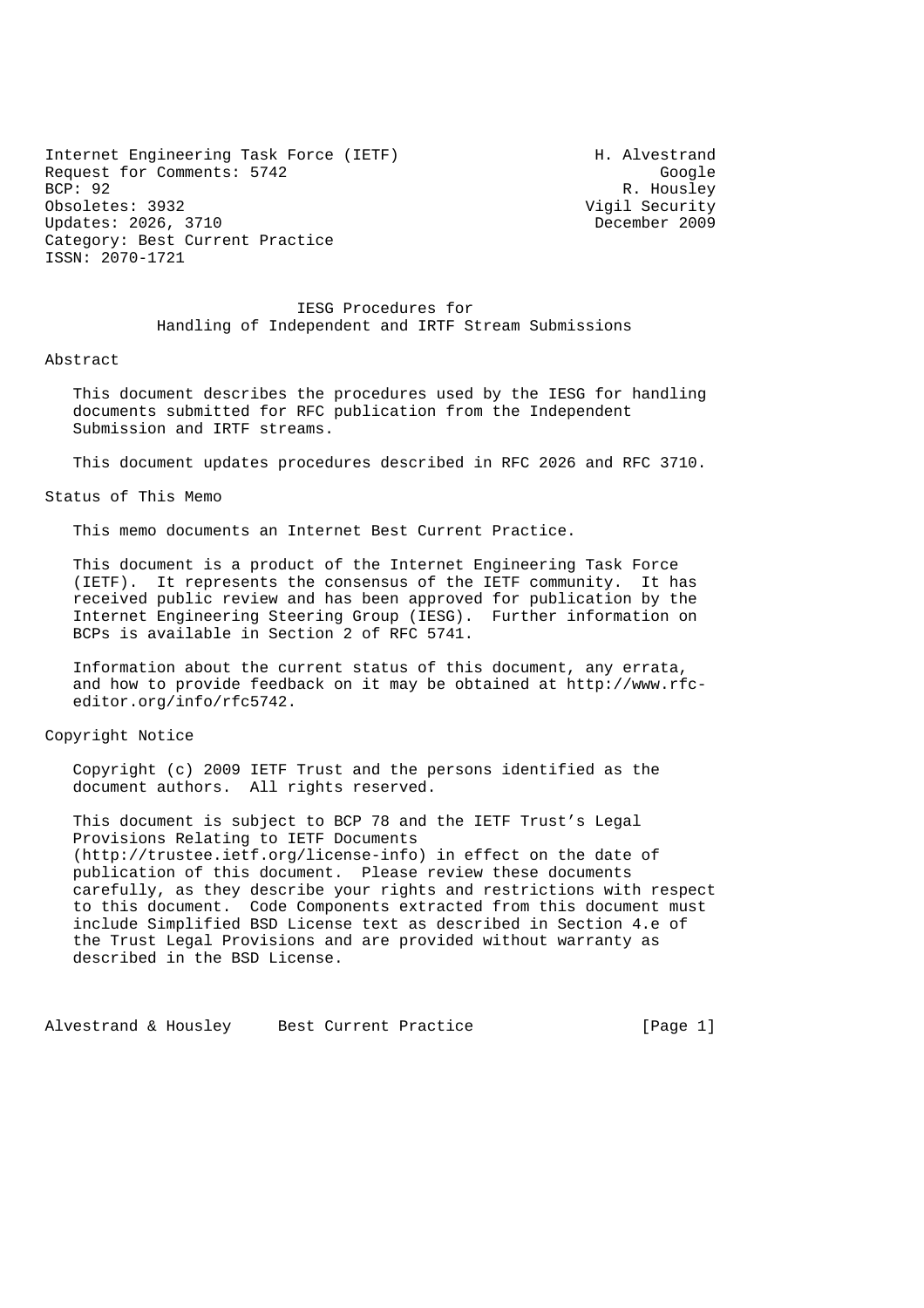1. Introduction and History

 RFC 4844 [N1] defines four RFC streams. When a document is submitted for publication, the review that it receives depends on the stream in which it will be published. The four streams defined in RFC 4844 are:

- The IETF stream
- The IAB stream
- The IRTF stream
- The Independent Submission stream

 The IETF is responsible for maintaining the Internet Standards Process, which includes the requirements for developing, reviewing and approving Standards Track and BCP RFCs. These RFCs, and any other IETF-generated Informational or Experimental documents, are reviewed by appropriate IETF bodies [N2] and published as part of the IETF stream.

 Documents published in streams other than the IETF stream might not receive any review by the IETF for such things as security, congestion control, or inappropriate interaction with deployed protocols. Generally, there is no attempt for IETF consensus or IESG approval. Therefore, the IETF disclaims, for any of the non-IETF stream documents, any knowledge of the fitness of those RFCs for any purpose.

 IESG processing described in this document is concerned only with the last two categories, which comprise the Independent Submission stream and the IRTF stream, respectively [N1].

 Following the approval of RFC 2026 [N2] and prior to the publication of RFC 3932 [I1], the IESG reviewed all Independent Submission stream documents before publication. This review was often a full-scale review of technical content, with the Area Directors (ADs) attempting to clear points with the authors, stimulate revisions of the documents, encourage the authors to contact appropriate working groups (WGs), and so on. This was a considerable drain on the resources of the IESG, and because this was not the highest priority task of the IESG members, it often resulted in significant delays.

 In March 2004, the IESG decided to make a major change in this review model, with the IESG taking responsibility only for checking for conflicts between the work of the IETF and the documents submitted. Soliciting technical review is deemed to be the responsibility of the RFC Editor. If an individual AD chooses to review the technical

Alvestrand & Housley Best Current Practice [Page 2]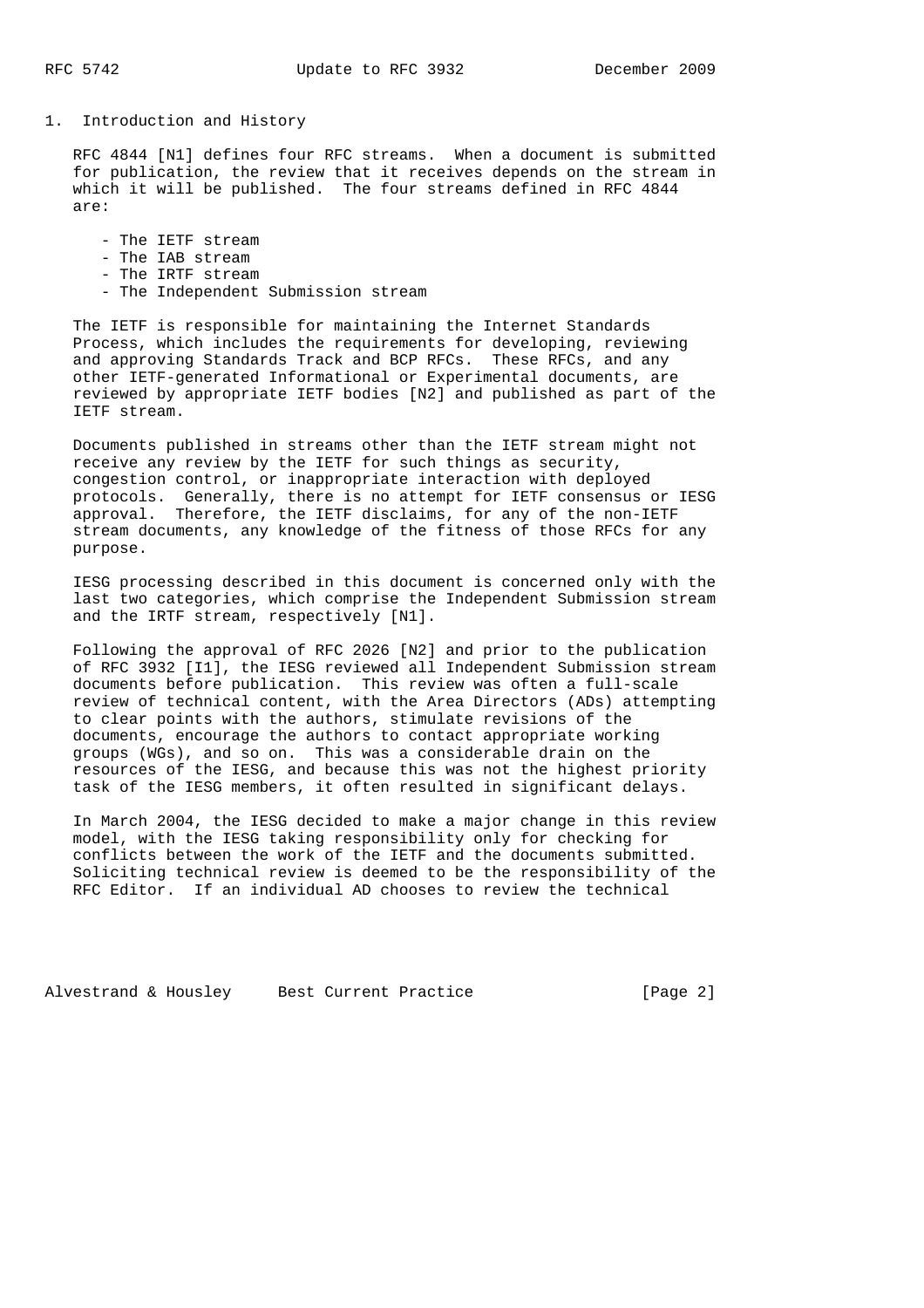content of the document and finds issues, that AD will communicate these issues to the RFC Editor, and they will be treated the same way as comments on the documents from other sources.

 Prior to 2006, documents from the IRTF were treated as either IAB submissions or Independent Submissions via the RFC Editor. However, the Internet Research Steering Group (IRSG) has established a review process for the publication of RFCs from the IRTF stream [I2]. Once these procedures are fully adopted, the IESG will be responsible only for checking for conflicts between the work of the IETF and the documents submitted, but results of the check will be reported to the IRTF. These results may be copied to the RFC Editor as a courtesy.

 This document describes only the review process done by the IESG when the RFC Editor or the IRTF requests that review. The RFC Editor will request the review of Independent Submission stream documents, and the IRTF will request review of IRTF stream documents. There are many other interactions between document editors and the IESG, for instance, an AD may suggest that an author submit a document as input for work within the IETF rather than to the RFC Editor as part of the Independent Submission stream, or the IESG may suggest that a document submitted to the IETF is better suited for submission to the RFC Editor as part of Independent Submission stream, but these interactions are not described in this memo.

 For the convenience of the reader, this document includes description of some actions taken by the RFC Editor, the IAB, and the IRSG. The inclusion of these actions is not normative. Rather, these actions are included to describe the overall process surrounding the normative IESG procedures described in this document. No RFC Editor, IAB, or IRSG procedures are set by this document.

### 1.1. Changes since RFC 3932

 RFC 3932 provided procedures for the review of Independent Submission stream submissions. With the definition of procedures by the IRSG for the IRTF stream, it has become clear that similar procedures apply to the review by the IESG of IRTF stream documents.

 The IAB and the RFC Editor have made updates to the formatting of the title page for all RFCs [N3]. With these changes, the upper left hand corner of the title page indicates the stream that produced the RFC. This label replaces some of the information that was previously provided in mandatory IESG notes on non-IETF-stream documents.

 The IESG may request the inclusion of an IESG note in an Independent Submission or IRTF stream document to explain the specific relationship, if any, to IETF work. In case there is a dispute about

Alvestrand & Housley Best Current Practice [Page 3]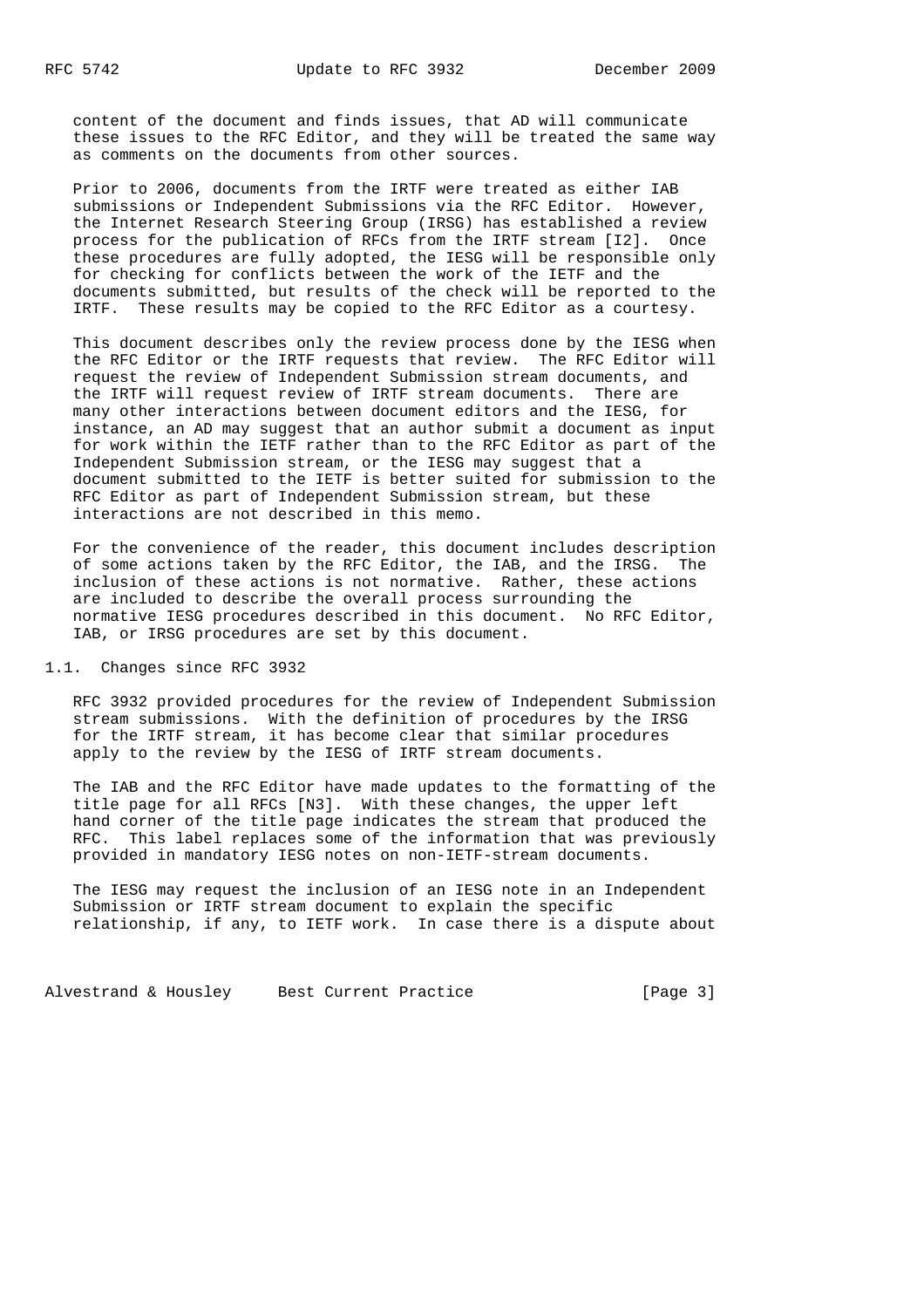the content of the IESG note, this document provides a dispute resolution process.

## 2. Background Material

 The review of Independent Submissions by the IESG was prescribed by RFC 2026 [N2], Section 4.2.3. The procedure described in this document is compatible with that description.

 The procedures developed by the IRTF for documents created by the Research Groups also include review by the IESG [I2].

 The IESG Charter (RFC 3710 [I5], Section 5.2.2) describes the review process that was employed in Spring 2003 (even though the RFC was not published until 2004); with the publication of RFC 3932 [I1], the procedure described in RFC 3710 was no longer relevant to documents submitted via the RFC Editor. The publication of this document further updates Section 5.2.2 of RFC 3710, now covering both the IRTF and the Independent Submission streams.

### 3. Detailed Description of IESG Review

 The RFC Editor reviews Independent Submission stream submissions for suitability for publication as RFCs. As described in RFC 4846 [I3], the RFC Editor asks the IESG to review the documents for conflicts with the IETF standards process or work done in the IETF community.

 Similarly, documents intended for publication as part of the IRTF stream are sent to the IESG for review for conflicts with the IETF standards process or work done in the IETF community [I2].

 The IESG review of these Independent Submission and IRTF stream documents results in one of the following five types of conclusion, any of which may be accompanied by a request to include an IESG note if the document is published.

- 1. The IESG has concluded that there is no conflict between this document and IETF work.
- 2. The IESG has concluded that this work is related to IETF work done in WG <X>, but this relationship does not prevent publishing.
- 3. The IESG has concluded that publication could potentially disrupt the IETF work done in WG <X> and recommends not publishing the document at this time.

Alvestrand & Housley Best Current Practice [Page 4]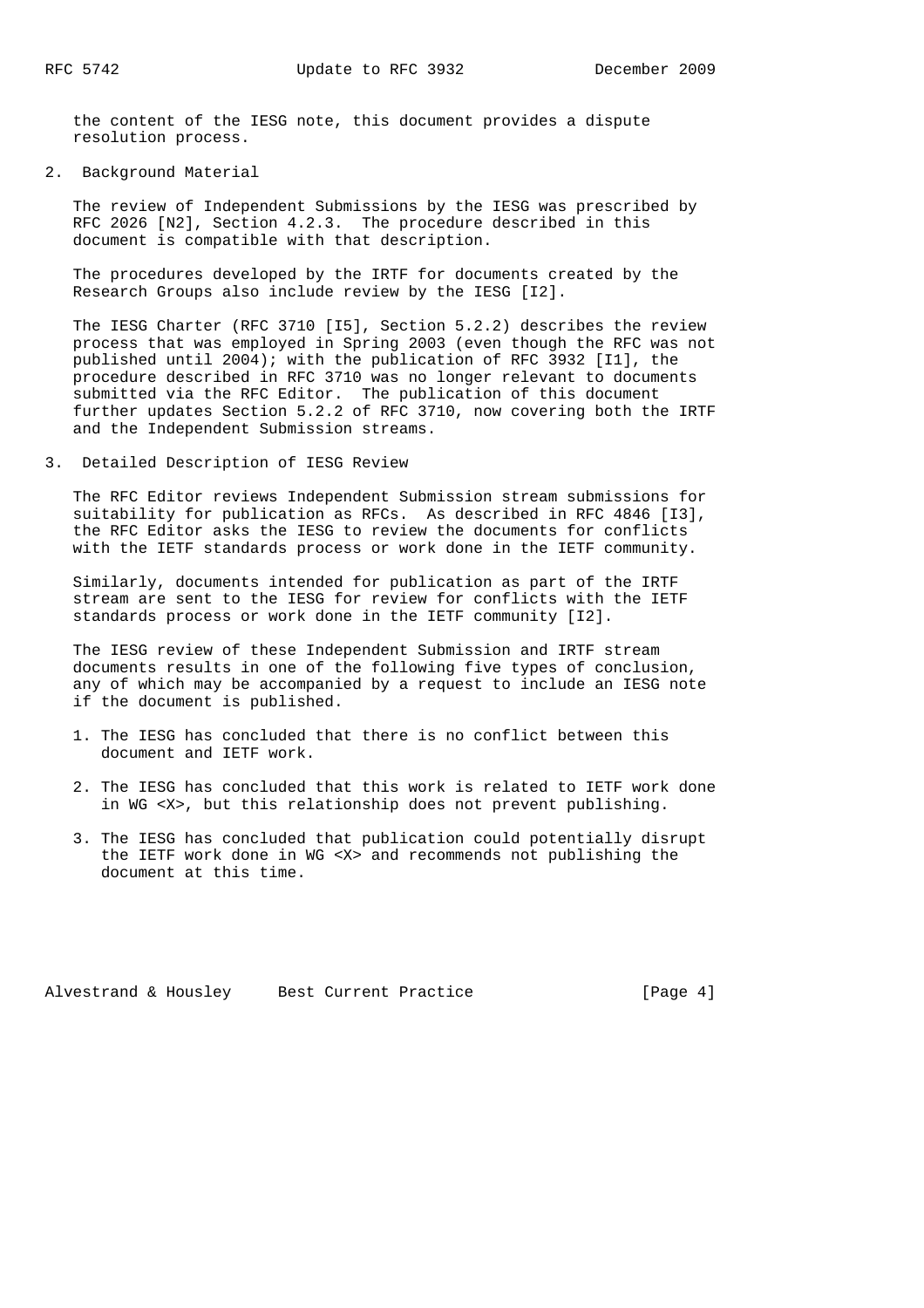- 4. The IESG has concluded that this document violates IETF procedures for <Y> and should therefore not be published without IETF review and IESG approval.
- 5. The IESG has concluded that this document extends an IETF protocol in a way that requires IETF review and should therefore not be published without IETF review and IESG approval.

 The RFC headers and boilerplate [N3] is intended to describe the relationship of the document to the IETF standards process. In exceptional cases, when the relationship of the document to the IETF standards process might be unclear, the IESG may request the inclusion of an IESG note to clarify the relationship of the document to the IETF standards process. Such a note is likely to include pointers to related IETF RFCs. The dispute resolution process in Section 4 is provided to handle situations in which the IRSG or RFC Editor is concerned with the content of the requested IESG note.

 The last two responses are included respectively, for the case where a document attempts to take actions (such as registering a new URI scheme) that require IETF Review, Standards Action, or IESG Approval (as these terms are defined in RFC 5226 [I6]), and for the case where there is a proposed change or extension to an IETF protocol that was not anticipated by the original authors and that may be detrimental to the normal usage of the protocol, but where the protocol documents do not explicitly say that this type of extension requires IETF review.

 If a document requires IETF review, the IESG will offer the author the opportunity to ask for publication as an AD-sponsored individual document, which is subject to full IETF review, including possible assignment to a WG or rejection. Redirection to the full IESG review path is not a guarantee that the IESG will accept the work item, or even that the IESG will give it any particular priority; it is a guarantee that the IESG will consider the document.

 The IESG will normally complete review within four weeks of notification by the RFC Editor or IRTF. In the case of a possible conflict, the IESG may contact a WG or a WG Chair for an outside opinion of whether publishing the document is harmful to the work of that WG and, in the case of a possible conflict with an IANA registration procedure, the IANA expert for that registry.

 If the IESG does not find any conflict between an Independent Submission and IETF work, then the RFC Editor is responsible for judging the technical merits for that submission, including considerations of possible harm to the Internet. If the IESG does not find any conflict between an IRTF submission and IETF work, then

Alvestrand & Housley Best Current Practice [Page 5]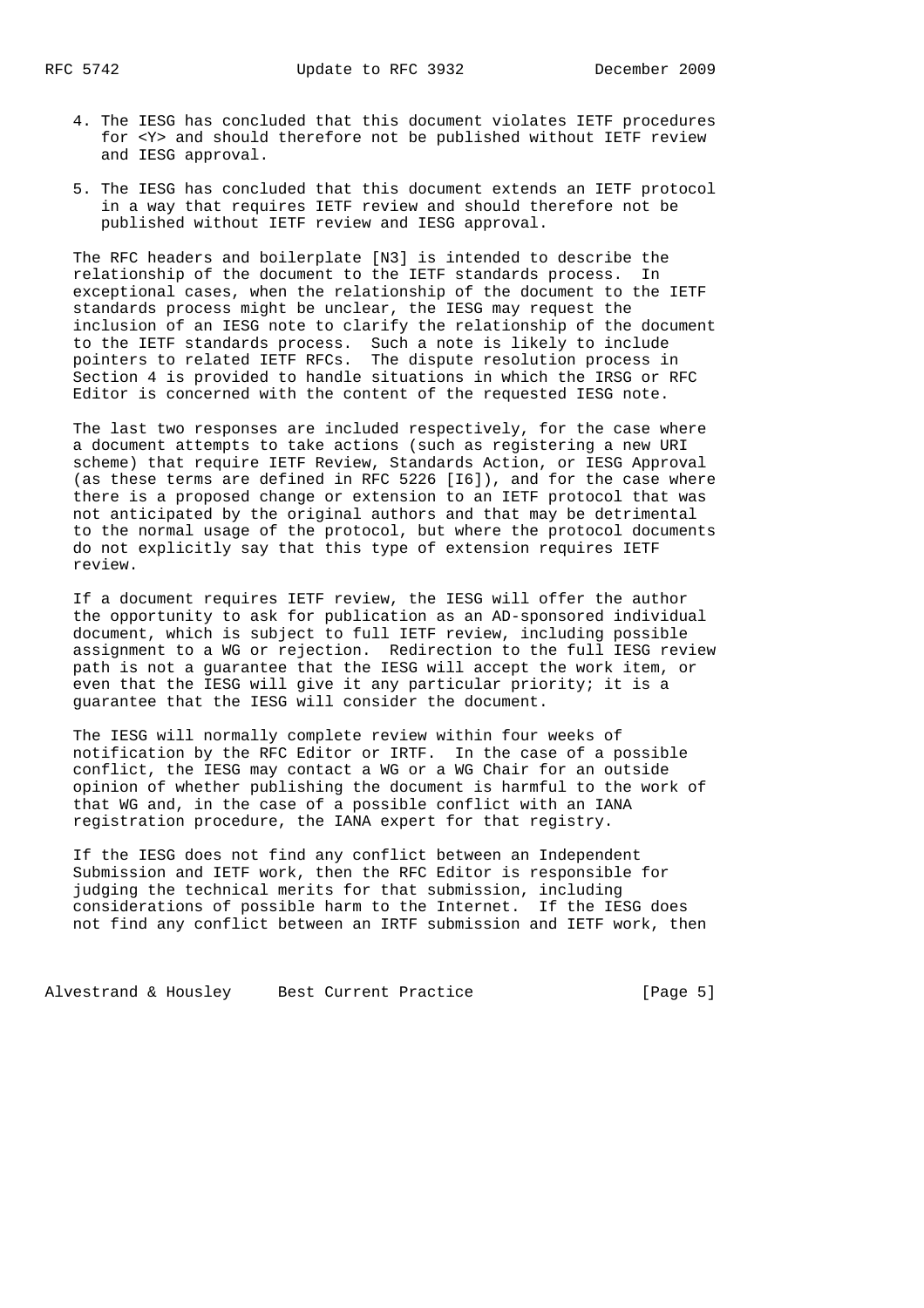the IRSG is responsible for judging the technical merits for that submission, including considerations of possible harm to the Internet.

 The RFC Editor, in agreement with the IAB, shall manage mechanisms for appropriate technical review of Independent Submissions. Likewise, the IRSG, in agreement with the IAB, shall manage mechanisms for appropriate technical review of IRTF submissions.

4. Dispute Resolution

 Experience has shown that the IESG and the RFC Editor have worked well together regarding publication recommendations and IESG notes. Where questions have arisen, they have been quickly resolved when all parties become aware of the concerns. However, should a dispute ever arise, a third party can assist with resolution. Therefore, this dispute procedure has an informal dialogue phase followed by an arbitration phase if the matter remains unresolved.

 If the IESG requests the inclusion of an IESG note and the IRSG or the RFC Editor intends to publish the document without the requested IESG note, then they must provide a clear and concise description of the concerns to the IESG before proceeding. A proposal for alternate IESG note text from the IRSG or the RFC Editor is highly encouraged.

 If the IESG does not want the document to be published without the requested IESG note, then the IESG must initiate an informal dialogue. The dialogue should not take more than six weeks. This period of time allows the IESG to conduct an IETF Last Call concerning the content of the requested IESG note (and not on the document as a whole) to determine community consensus if desired. At the end of the dialogue, the IESG can reaffirm the original IESG note, provide an alternate IESG note, or withdraw the note altogether. If an IESG note is requested, the IRSG or the RFC Editor must state whether they intend to include it.

 If dialogue fails to resolve IRSG or RFC Editor concerns with the content of a requested IESG note and they intend to publish the document as an RFC without the requested IESG note, then the IESG can formally ask the IAB to provide arbitration. The IAB is not obligated to perform arbitration and may decline the request. If the IAB declines, the RFC Editor decides whether the IESG note is included. If the IAB accepts, the IAB review will occur according to procedures of the IAB's own choosing. The IAB can direct the inclusion of the IESG note, direct the withdrawal of the IESG note, or leave the final decision to the RFC Editor. Unlike the IAB reviews specified in RFC 4846 [I3], if the IAB directs the inclusion

Alvestrand & Housley Best Current Practice [Page 6]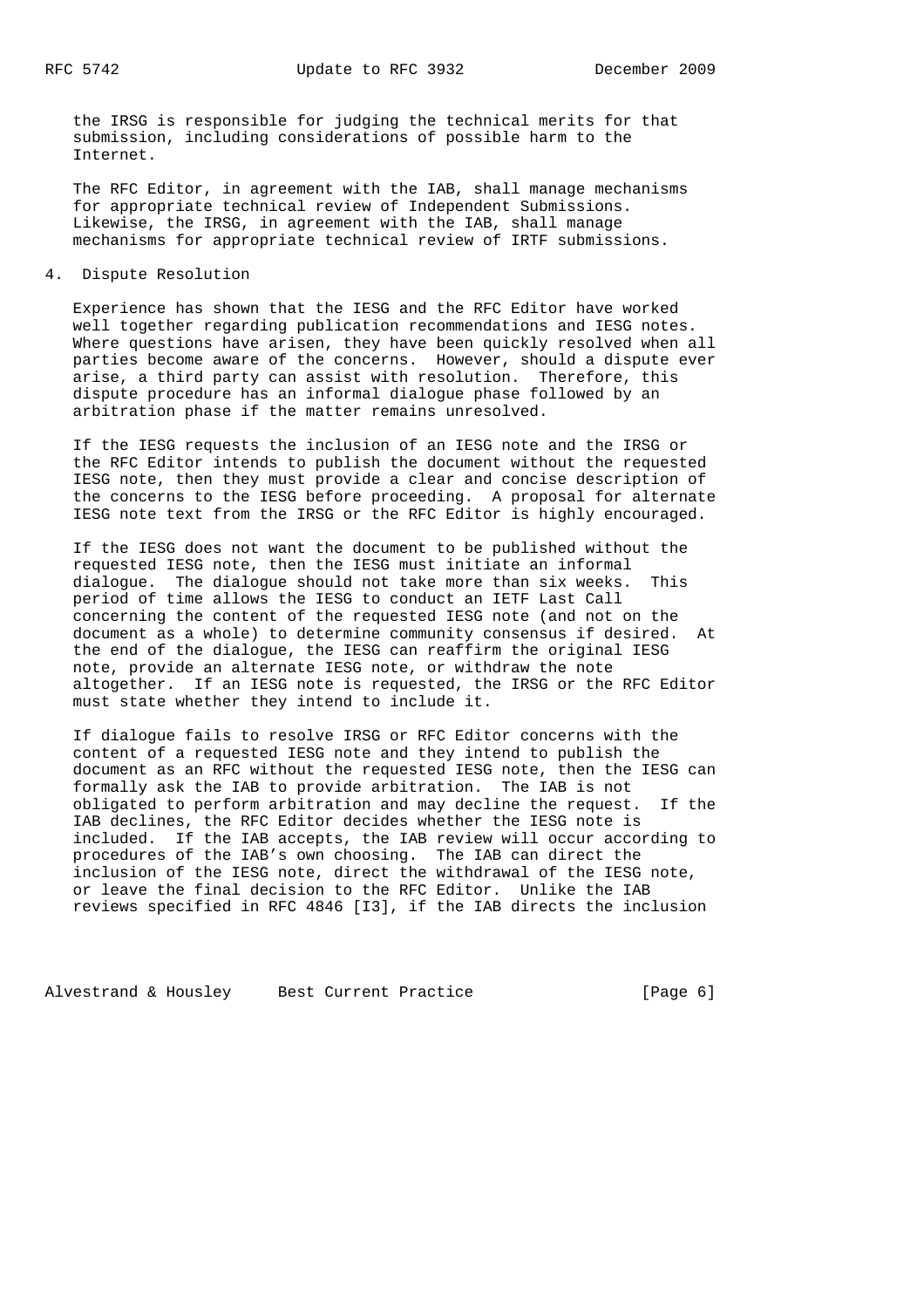or withdrawal the IESG note, the IAB decision is binding, not advisory.

5. Examples of Cases Where Publication Is Harmful

 This section gives a couple of examples where delaying or preventing publication of a document might be appropriate due to conflict with IETF work. It forms part of the background material, not a part of the procedure.

Rejected Alternative Bypass:

 As a WG is working on a solution to a problem, a participant decides to ask for Independent Submission stream publication of a solution that the WG has rejected. Publication of the document will give the publishing party an RFC number before the WG is finished. It seems better to have the WG product published first, and have the non-adopted document published later, with a clear disclaimer note saying that "the IETF technology for this function is X".

 Example: Photuris (RFC 2522), which was published after IKE (RFC 2409).

 Note: In general, the IESG has no problem with rejected alternatives being made available to the community; such publications can be a valuable contribution to the technical literature. However, it is necessary to avoid confusion with the alternatives adopted by the WG.

Inappropriate Reuse of "free" Bits:

 In 2003, a proposal for an experimental RFC was published that wanted to reuse the high bits of the "fragment offset" part of the IP header for another purpose. No IANA consideration says how these bits can be repurposed, but the standard defines a specific meaning for them. The IESG concluded that implementations of this experiment risked causing hard-to-debug interoperability problems and recommended not publishing the document in the RFC series. The RFC Editor accepted the recommendation.

The RFC series is one of many available publication channels; this document takes no position on the question of which documents are appropriate for publication in the RFC Series. That is a matter for discussion in the Internet community.

Alvestrand & Housley Best Current Practice [Page 7]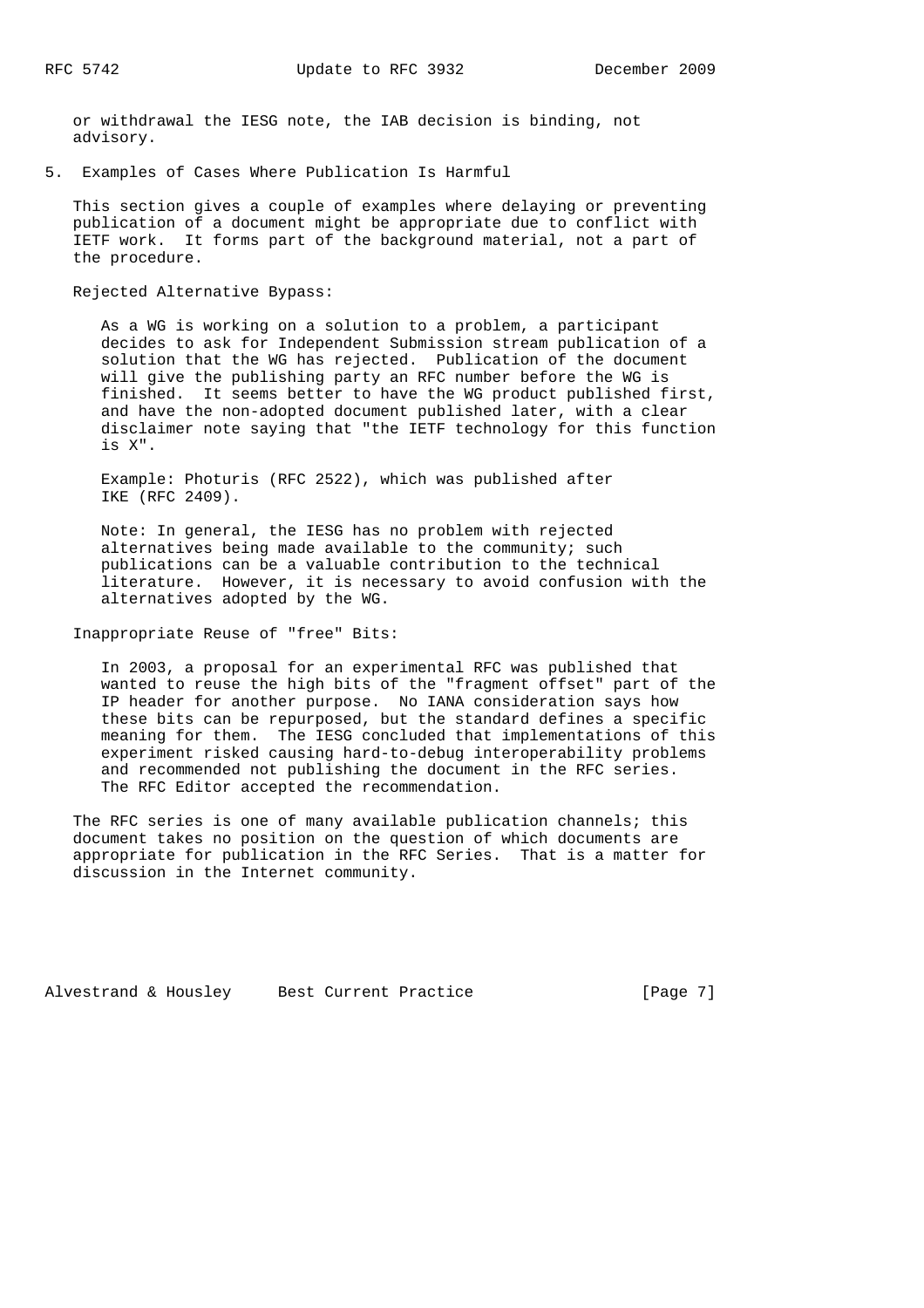## 6. IAB Statement

 In its capacity as the body that approves the general policy followed by the RFC Editor (see RFC 2850 [I4]), the IAB has reviewed this proposal and supports it as an operational change that is in line with the respective roles of the IESG, IRTF, and RFC Editor. The IAB continues to monitor discussions within the IETF about potential adjustments to the IETF document publication processes and recognizes that the process described in this document, as well as other general IETF publication processes, may need to be adjusted to align with any changes that result from such discussions.

7. Security Considerations

 The process change described in this memo has no direct bearing on the security of the Internet.

8. Acknowledgements

 RFC 3932 was a product of the IESG in October 2004, and it was reviewed in the IETF, by the RFC Editor, and by the IAB. Special thanks for the development of RFC 3932 go to (in alphabetical order) Scott Bradner, Brian Carpenter, Paul Hoffman, John Klensin, Eliot Lear, Keith Moore, Pete Resnick, Kurt Zeilenga, and all other IETF community participants who provided valuable feedback.

 This update to RFC 3932 was the product of the IESG in July and August of 2008, and it was reviewed in the IETF, by the RFC Editor, by the IRSG, and by the IAB. Special thanks for the development of this update go to (in alphabetical order) Jari Arkko, Ran Atkinson, Leslie Daigle, Lars Eggert, Aaron Falk, Sam Hartman, John Klensin, Olaf Kolkman, and Andy Malis.

### 9. References

9.1. Normative Reference

- [N1] Daigle, L., Ed., and Internet Architecture Board, "The RFC Series and RFC Editor", RFC 4844, July 2007.
- [N2] Bradner, S., "The Internet Standards Process -- Revision 3", BCP 9, RFC 2026, October 1996.
- [N3] Daigle, L., Ed., and O. Kolkman, Ed., "RFC Streams, Headers, and Boilerplates", RFC 5741, December 2009.

Alvestrand & Housley Best Current Practice [Page 8]